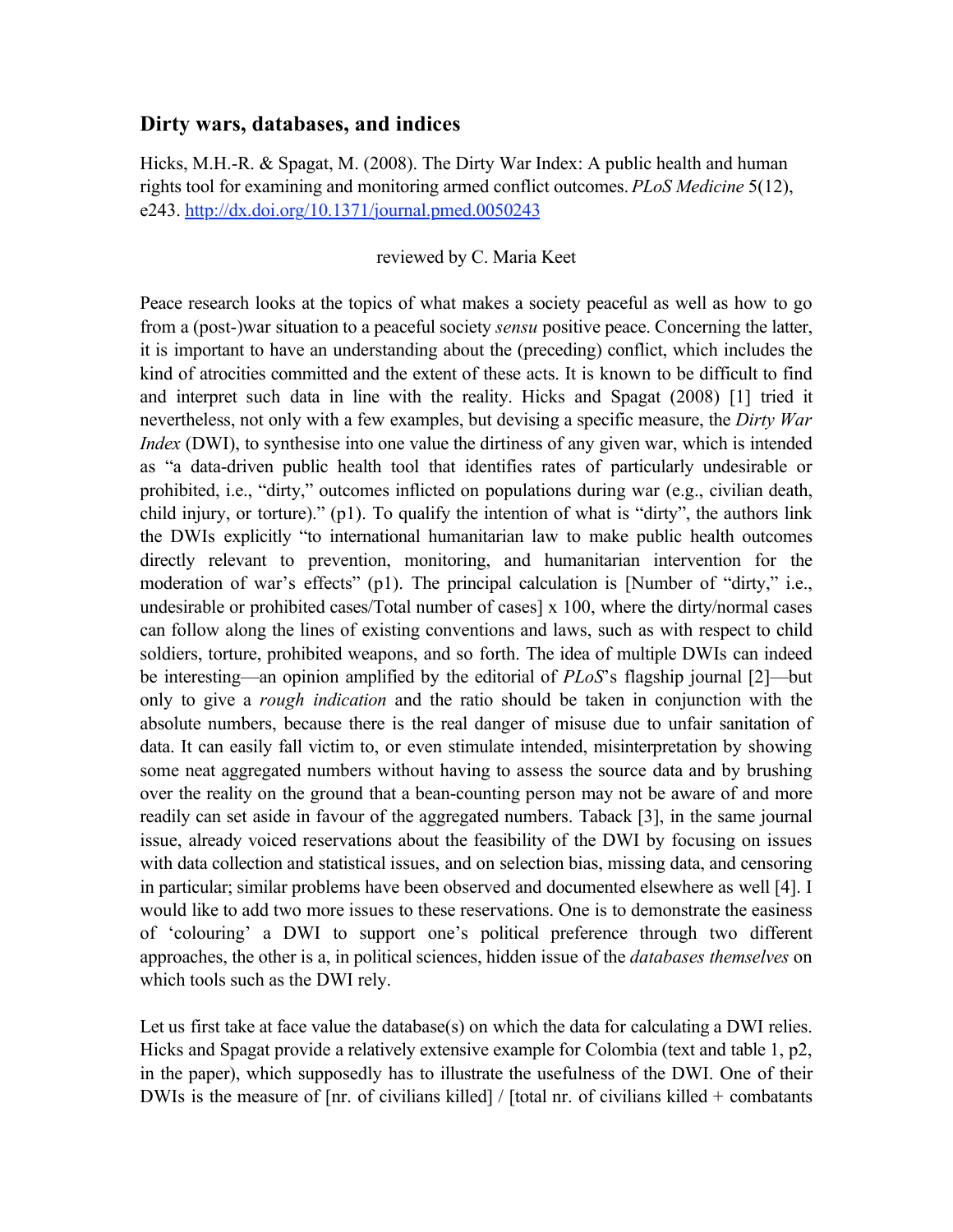killed] \* 100. The "guerillas" (presumably FARC) have a DWI of 2498/5444\*100=46, the "government forces"  $593/659*100=45$ , and the "illegal paramilitaries"  $6944/6985*100=99$ , where these numbers as reported in the article are taken from the Colombia conflict database [5] in which the authors are involved in. Hicks and Spagat explain that "Guerrillas rank 2nd in killing absolute numbers of civilians", as if the government forces deserve a laurel for having the best (closest to 0) DWI—with a mere 1-point margin—and as if paramilitaries are independent of the government whereas it is the norm, rather than the exception, that governments tend to arrange for a third party to do the dirty work for them (with or without external funding) so as to look comparatively good in the international spotlights. For the sake of illustration, let us aggregate by 'opponents of FARC', then we obtain a DWI of  $[593+6944]/[659+6985]^*$  100 = 98.6, which is substantially more dirty than FARC that cannot be explained away anymore by data collection biases. Put differently, FARC is in both DWI and absolute numbers the cleaner one and one could use this DWI to argue FARC has good reason to be annoyed with the current violent governance in the country. Such a difference in results of calculating the same DWI that is entirely dependent on preferred (dis-)aggregations do not provide a useful service to devise policies for achieving a lasting peace, whichever calculation one prefers.

The issue of aggregations scratches on the surface of more fundamental problems: the database itself. As the authors already note, "DWI analysis can use any data source (media reports, epidemiological surveys, coroners' reports) *as long as the data are adequately valid, accurate, and comprehensive*" (p4, emphasis added), and even those qualifications are rather stretchable notions; e.g., who decides what, and when, the data collection is sufficiently comprehensive, and what may be sufficiently comprehensive for one purpose may not be for another. The front-end of a database may have an easy form to be filled in by the data entry clerk, but that hides what data can be stored, how it is stored, and how feasible it is to analyse the data through querying the database. Although one should not assume a database designer intends to impose his or her political preference though the design of the database, it is, in fact, very easy to do—also unintentionally. For instance, one can aggregate creatively (e.g., lumping together all Sunni and Shia organisations in Lebanon, be it during data entry or as 'permissible access' for querying the data) or for specific sections report much more detail (e.g., the function of the building bombed, such as 'water purification plant', 'electricity plant', 'medicine factory' and so forth, instead of just 'industrial facility'). A notorious aggregation is that of 'civilian', in particular because there is no uniformly agreed-upon definition of civilian and where the fine line lies, if any, with, to name a few categories and terms, combatants, soldiers, paramilitaries, ex-army officials, police, and those who provide the logistics for the operations. Related to aggregation, but more subtle, is under- or over-representing geographical information: one can play with granularity (by city, region, country, continent), with the categorization criteria of administrative or otherwise coherent regions (e.g., state borders, language, parish, 'ethnicity'), and include or exclude notions such as 'occupied territory' that is related to the actors, or that a particular area may, or may not, be categorized or named differently at the same time and be stored as such in the database. In addition, conflicts change through,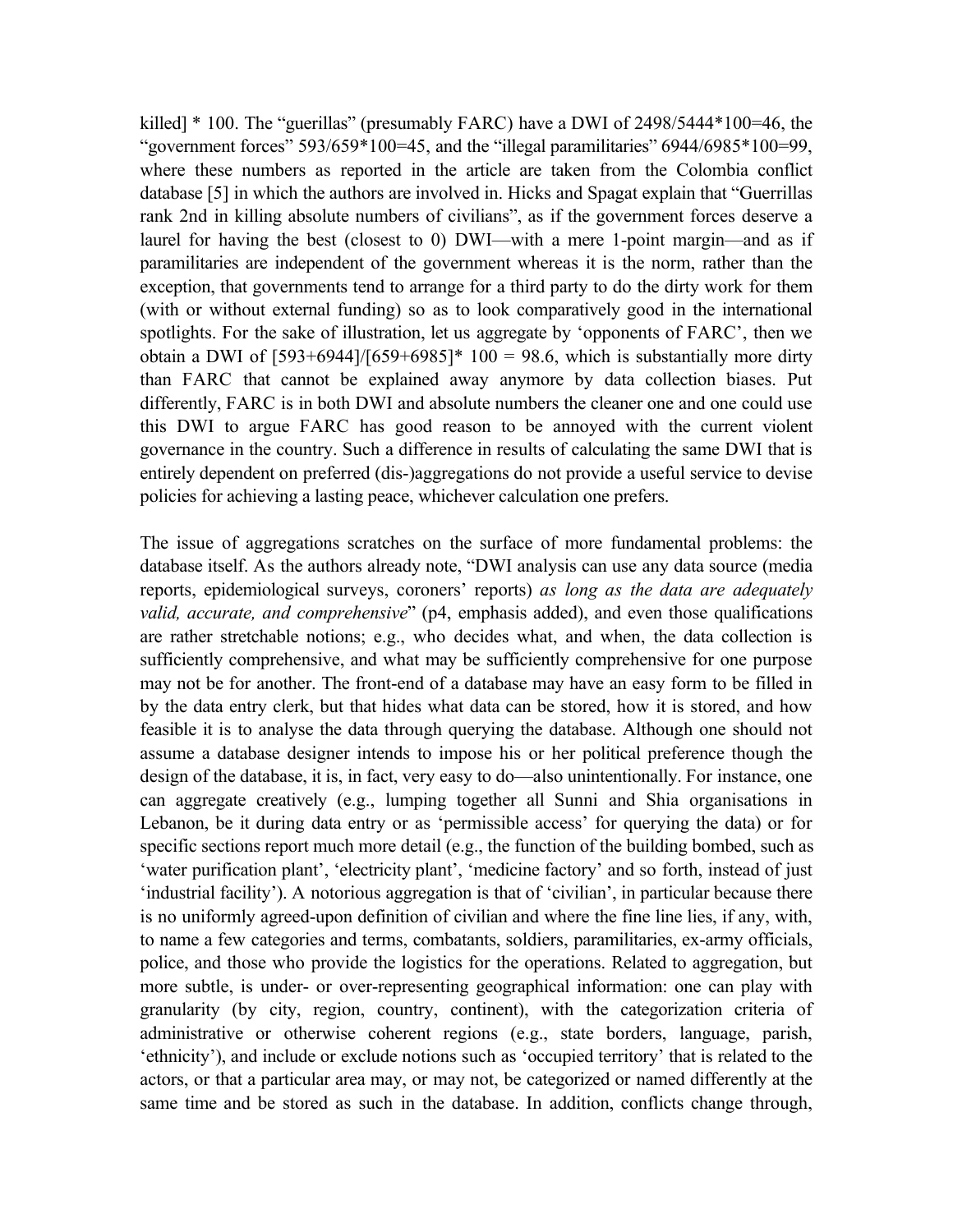among others, changing alliances, new types of arms used, regions affected, and types of violent acts. It then depends on how the database is implemented if it can adequately deal with such changes, be it changing values, changing attributes (e.g., adding a finer-grained categorization of arms), or new relations among the entities (later on deciding one also whishes to record, say, the coalitions of actors throughout the conflict) and how to record such temporal aspects of the structure of the database and its contents, if at all. Further, one can facilitate pollution of the data in the database by using no or very limited database integrity constraints, which leaves the database inconsistent. For instance, one can enforce that for each occurrence of rape added to the database, there must be a corresponding police record; or one can precisely omit this constraint to obtain an estimate of reported incidences versus officially recorded incidences in the crime statistics, but then a query for "retrieve the amount of rape cases" most likely will not yield the same total number. Such issues and pitfalls as outlined here are, from an ICT perspective, first and foremost dealt with during the *requirements analysis* stage (informally: what is the purpose of the database, what is it supposed to do) and the *conceptual modelling* stage, where a diagram is made of what kind of data should go in the database. Going through these stages will not solve all problems of 'war databases', but can certainly ameliorate it. Moreover, if a given database has a clearly stated purpose  $x$ , then using it for purpose  $y$  should at least alert the data analyst to be careful before drawing conclusions.

With these database issues in mind, let us now return to Hicks and Spagat's other main illustration: the protracted conflict in Northern Ireland. The source data are taken from the fine-grained CAIN web service [6] and is used to calculate two complementary DWIs (table 4 and related text, p5): "aggressive acts (killing civilians) and endangerment to civilians (by not wearing uniforms)" [7]. The "British Security Forces" (BSF) have a "Civilian mortality DWI" of 52, the "Irish Republican Paramilitaries" (IRP) 36, and the "Loyalist paramilitaries" (LP) 86. One first has to observe the chosen naming and aggregations; e.g., does it mean IRA, or lumping the IRA together with the Real-IRA and Continuity-IRA, and likewise for all UFF, LVF, and so forth? Consulting the CAIN web service to ascertain what is going on, it, interestingly, lists *29 groups* [8]; that is, the details are there, but the article authors preferred this particular aggregation for the DWI calculation. In addition, Hicks and Spagat's "number of civilian + civilian political activist" total to, respectively for each aggregate, 190+738+873=1801, but the CAIN source data [9] has a total of 1797 civilian+58 civilian political activists=1855, and then a series of statuses such as "ex-British army", "ex-IRA" and so forth, who, while being "ex-" are not real civilians according to the CAIN database; either way, the two totals should be the same, but they are not. The other one, "Attacks without uniform DWI" are, according to the table, "approaches 0" (BSF), "approaches 100" (IRP) and "approaches 100" (LP) without actual values to do the calculation with; nevertheless the vagaries, for the IRP the authors prefer the adjective "extremely high rate" but for the LP it is only "very high rate" even though the given values are the same. They try a comparatively long explanation for the nastiness of the IRP, but it is obvious that the BSF and LP have the dirtiest civilian DWI and that LP killed most civilians, no matter how one wants to explain it away and dress it up with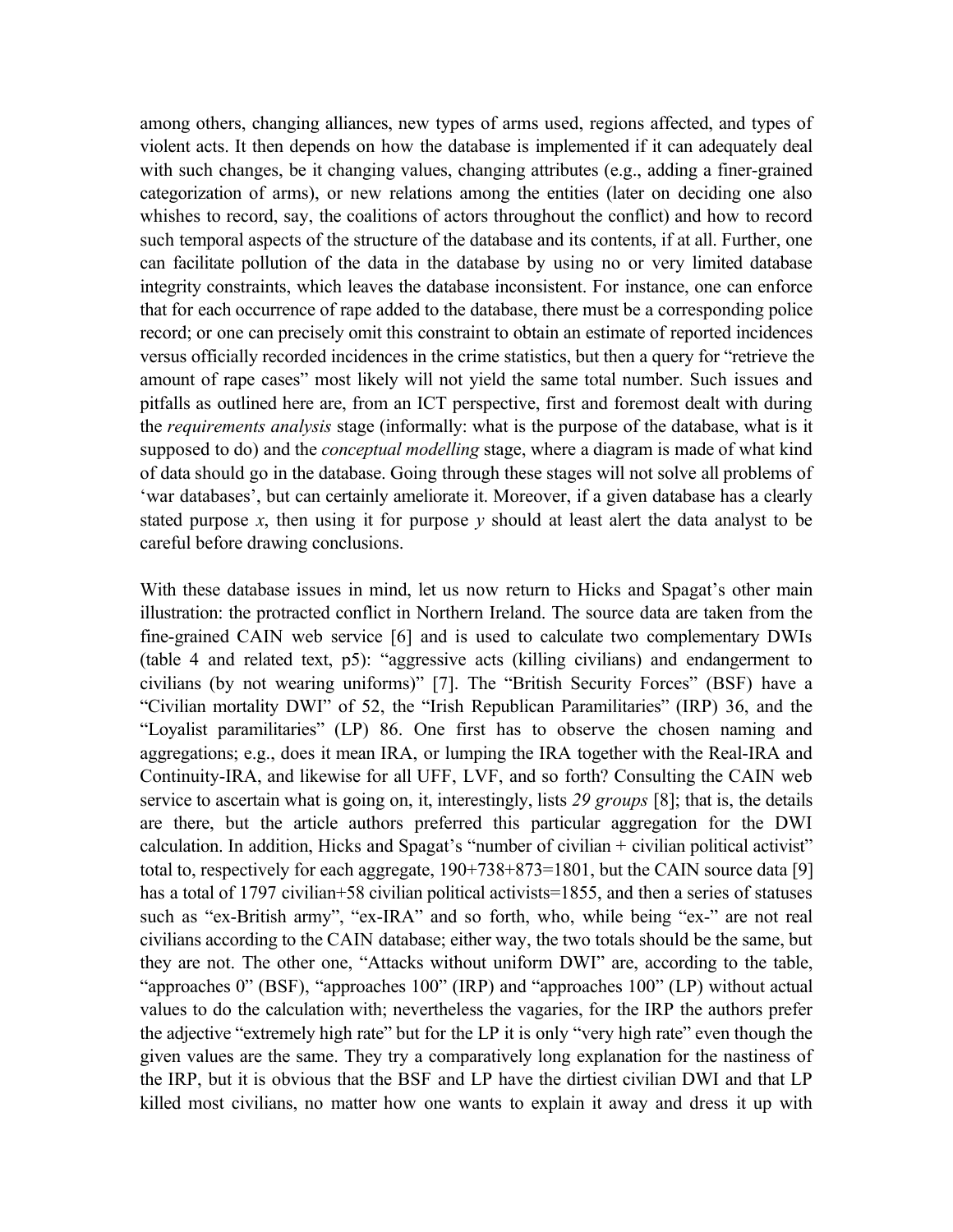DWIs (maybe not so coincidentally, the authors are affiliated with UK institutions).

I will leave Hicks and Spagat's "female mortality DWI" of the Arab-Israeli conflict and the "child casualty DWI" of Chechnya for the interested reader to analyse (including the term 'unexploded ordnance' that injured or killed children—by exploding). More generally than the examples of 'multiple-interpretation' in favour of one actor or another, is that a DWI perhaps will do more harm to conflicts than contributing to resolution precisely due to its oversimplification and blind (uninformed?) reliance on the underlying databases it uses; misuse by politicians and headline-media is all to easy to imagine.

However, an easy way out to the problems with data collection, database design, and subsequent data analysis does not exist. Partial solutions are proper requirements analysis, database development, and, above all, *transparency* of the data analysis that should not be ripped from its context and simplified into a uni-dimensional index. Another partial solution may be to develop a generic categorization of types of victims, types of violent acts, types of arms etc. and how they relate so that each empirically-oriented peace and conflict researcher can take part or all of such an openly available application-independent categorization (also called a *domain ontology*) and use that for developing the database. In the meantime, one is strongly advised to check the source data carefully before calculating or propagating any DWI.

Rest me to make a final remark in that my comment "stated purpose *x*, then using it for purpose  $\nu$  should at least alert the data analyst" might be applied to this review, because the DWI was presented as a "public health tool" whereas I cast it in terms of peace & conflict research and ICT. However, public health facilities are a scarce good in conflict zones and allocating limited resources based on DWI values may well prolong the conflict depending on how the DWI value is constructed and who is therewith perceived to be the most virtuous or less vicious or most in need of health care to deserve to be served first. Health care policies are not necessarily neutral and should not be seen in isolation; hence, despite- or, perhaps, thanks to--its flaws, Hicks and Spagat's paper can be useful in education to sensitize students to this topic and for researchers to delve deeper into the influence of health care as well as addressing better the problematic of dealing with raw data and quantifying and synthesising it.

## *Endnotes*

[2] Sondorp, E. (2008). A new tool for measuring the brutality of war. *PLoS Medicine*, 5(12), e249. http://dx.doi:10.1371/journal.pmed.0050249

[3] Taback, N. (2008). The Dirty War Index: Statistical issues, feasibility, and interpretation. *PLoS Medicine*, 5(12), e248. http://dx.doi.org/10.1371/journal.pmed.0050248

[4] Weinstein, J.M. (2007). *Inside rebellion—the politics of insurgent violence*. Cambridge: Cambridge

<sup>[1]</sup> Hicks, M.H.-R. & Spagat, M. (2008). The Dirty War Index: A public health and human rights tool for examining and monitoring armed conflict outcomes. *PLoS Medicine*, 5(12), e243. http://dx.doi.org/ 10.1371/journal.pmed.0050243